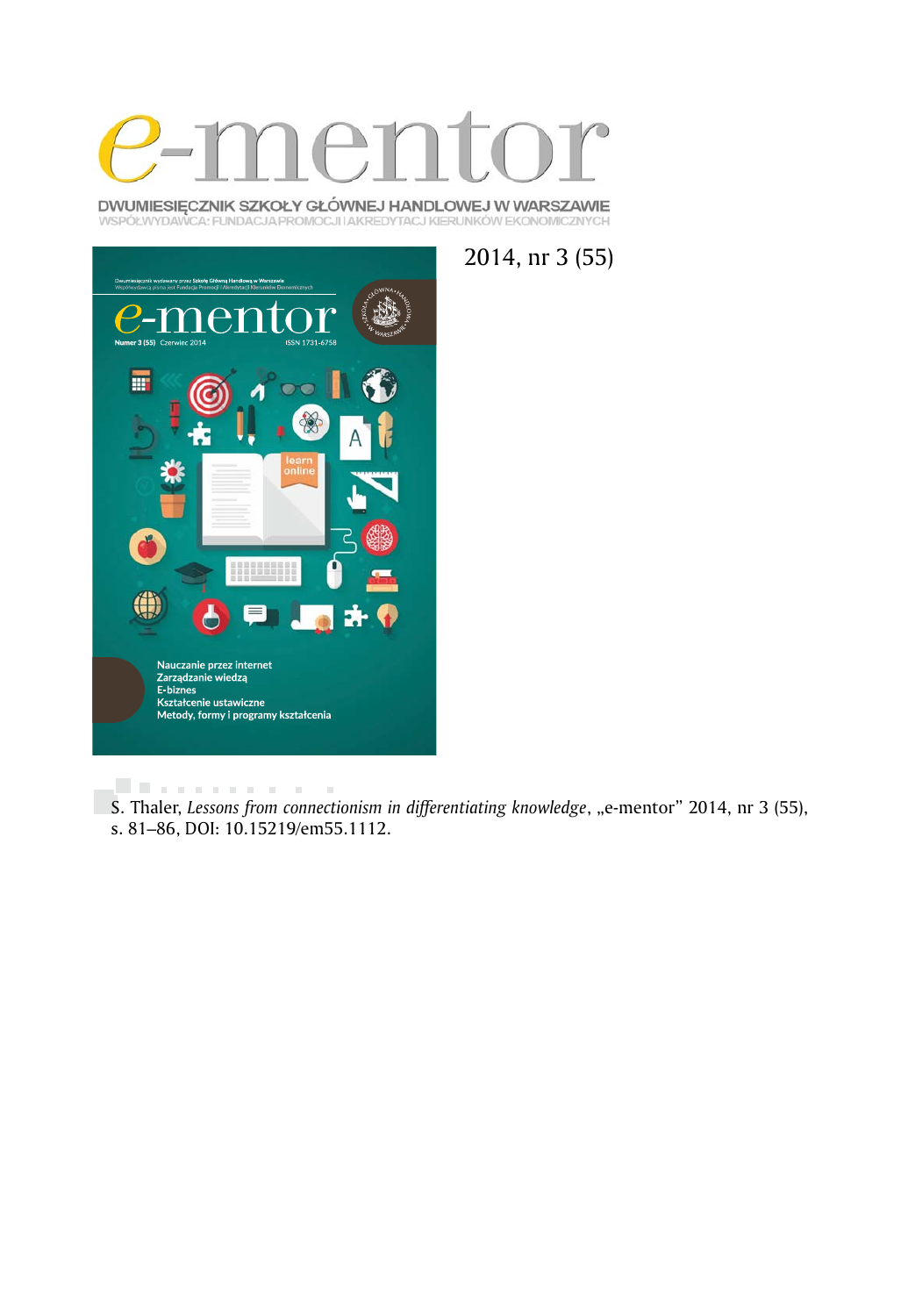

# Lessons from connectionism in differentiating knowledge types

*Stephen Thaler*

*Recent progress in the field of computational creativity has supplied an unanticipated model of the neurobiological knowledge management system known as the brain. Close examination of this model offers an alternative language for the field of knowledge management as well as a means for implementing cognitive agents coming closer than ever to emulating human intelligence and consciousness.*

Knowledge management (KM) theorists have proposed a number of frameworks for distinguishing different types of knowledge. Oftentimes we hear distinctions such as *explicit* versus *tacit*<sup>1</sup> , *content-based* or *relational*<sup>2</sup> , or *new* contrasted with *established* knowledge3 . With close to three decades experience in emulating cognitive function in neural networks, the author finds such delineations interesting, to say the least, foreseeing a general debate that mirrors the ongoing dialogue between high- and low-level psychologists: the former group seeks to model human behavior on the basis of beliefs, desires, fears, and hopes, primitives that tend to be as cyclic in definition as KM terms such as 'explicit' or 'tacit'. The latter group takes a totally different tack, asserting as Crick4 did, that all we are, our intelligence, personalities, perhaps even soul, is the outcome of neural mechanics. Such reductionism may ultimately diminish certain mystiques, but the capture, development, sharing, and effectiveness of knowledge is about to enter a boom period exactly because of this new outlook.

Herein, correspondence is made between these high-level KM principles and the function of artificial neural systems, in the hope of seeding an alternative group think that transcends epistemological perspectives that predate cognitive neuroscience and connectionism5 by centuries. Accepting this newer

. . . . . . . . .

perspective, important lessons are to be learned that will contribute greatly not only novel KM strategies, but also to the construction of synthetic cognitive systems that may very well supplant humans as mentors.

# Artificial neural systems

Unlike computer programs, artificial neural networks build models of any conceptual space without recourse to human-conceived rules. Just as in the brain, simple switching elements called *neurons* collectively encode information about the environment they have been exposed to through the self-organization of the connection strengths joining them. As a result, all things the net observes within the external microcosm are tokenized as distributed colonies of neurons, bound together by such connections. The spatiotemporal correlations between these *synaptically* encoded entities are likewise captured in other linkages. In effect such *connectionist* systems are the natural means to quickly construct world models, as they autonomously carve their environments into statistically repeating themes and establish causalities and relationships between the things and scenarios encountered therein.

But recognition of entities and their relationships is not all that the brain does. Arguably, most of the activity of cognition and consciousness has to do with the internal genesis of ideas that may be forming well outside the context of activities within the external universe. Such generative mental processes may be qualitatively and quantitatively modeled through the consideration of the ubiquitous entropic forces known as chaos and noise.

<sup>&</sup>lt;sup>1</sup> D. Snowden, *Complex Acts of Knowing – Paradox and Descriptive Self Awareness*, "Journal of Knowledge Management" 2002, Vol. 6, Special Issue 2, p. 100.

<sup>2</sup> M. Hayes, G. Walsham, *Knowledge sharing and ICTs: A relational perspective*, [in:] M. Easterby-Smith, M.A. Lyles, *The Blackwell Handbook of Organizational Learning and Knowledge Management*, Blackwell, Malden 2003, p. 54. <sup>3</sup>*Ibidem*.

<sup>4</sup> F. Crick, *The astonishing hypothesis: the scientific search for soul*, Charles Scribner's Sons, New York 1994.

<sup>5</sup> Connectionism is a set of approaches common to artificial intelligence, cognitive psychology, cognitive science, neuroscience, and philosophy of mind, that models mental processes as the emergent behaviors of interconnected networks of simple processing units.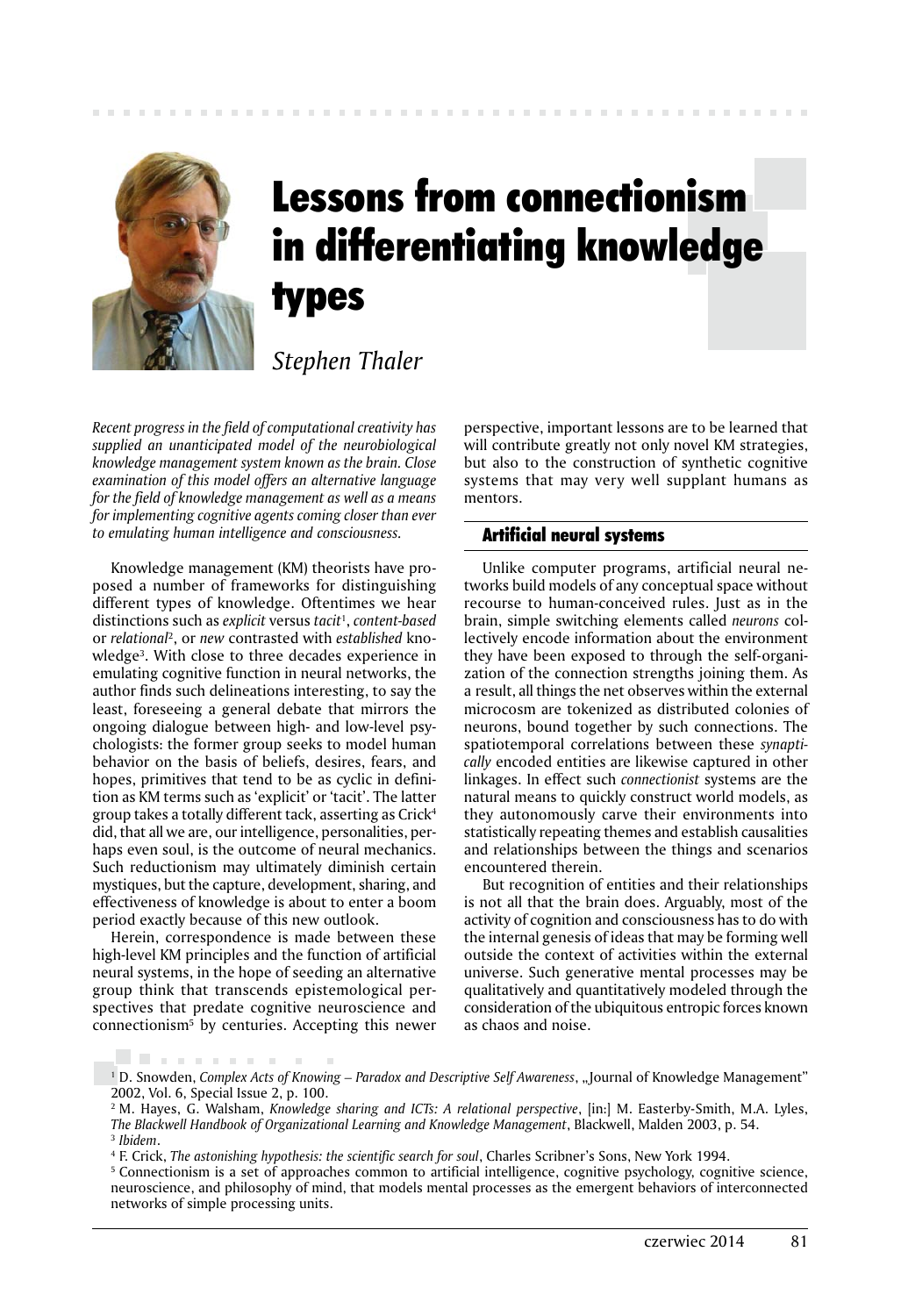To illustrate, consider the scenario of a totally quiescent brain wherein the only way to change brain state is through the presentation of a succession of environmental states to it, resulting in a series of perceptions. In the absence of an evolving external world, it is the spontaneous, fluctuations to the brain's processing elements that drive it through the sequence of states that we recognize as stream of consciousness. Recent investigations<sup>6, 7</sup> implicate global neurotransmitter release as the primary source of such disturbances to the neural networks of the brain.

Not only does such synaptic noise drive the cognitive transitions of the mind, but it also governs the veracity of the resulting brain states. For instance, in Figure 1, the probability of seeding an intact memory (in contrast to a false memory or confabulation) is shown as a function of the magnitude of random disturbances to the connection weights of any neural system, whether synthetic or biological.

The shape of this curve may range from a plateau followed by a dramatic drop off, to the cusp-like behavior shown.

Without changing inputs to, or introducing internal disturbances to the neural system, at point A, turnover of the activation patterns, tantamount to stream of consciousness, vanishes. Gradually increasing the noise level to point B, the weight variations produce a succession of memories at an even, linear clip. However any additional level of weight perturbations, represented by the gray tapered regime, produces a very useful effect, namely the generation of plausible, yet faulty memories that represent slight twists upon the system's direct experiences (i.e., potential ideas). At this synaptic noise level the rhythm of memory generation changes from linear and rapid to sporadic and slow. Finally, as excessive amounts of noise are added to the neural system (C), its outputs become nonsensical with little turnover of output patterns.

From an evolutionary perspective, point B is exactly the cusp a brain must reside on, since minor variation in a single control parameter, the mean synaptic noise level can transition this cognitive system from rote to creative mode, as when environmental pressures are high and the host organism is pressed for a solution other than the ones it already knows.

In engineering creative AI systems, the effect illustrated in Figure 1 is extremely valuable since the introduction of synaptic noise at just the right level





(B) stimulates an artificial neural network to become an idea generator<sup>8, 9, 10</sup>. Within neurobiology, the most likely candidate for such synaptic perturbation is represented by global release of stress-related neurotransmitters such as adrenaline that diffuse into the synaptic clefts to supplement the normal packets of neurotransmitters systematically broadcast across these gaps. The system's intended release of such molecules represents signal and the random diffusion of their 'rogue' counterpoints, noise. If another agency takes charge of the signal to noise ratio, it may drive the net from rote to creative mode, based upon demands placed upon it by the environment. Having found a noteworthy solution to a challenge, the global release of other *potentiating* neurotransmitters prepare the neural system to absorb this promising confabulation as a memory.

By combining a synaptically perturbed neural net, an "imagitron", with a quiescent partner, known as a "perceptron", a so-called "Creativity Machine" (Figure 2) is produced, the latter net continuously mining the output stream of the perturbed net until a solution pattern is found. If no such patterns are discovered, the perceptron may increase the synaptic perturbation level in proportion to its "frustration", to create more 'twisted' possibilities from the imagitron. The search for useful ideas and strategies is vastly improved by allowing the perceptron to reinforce those confabulations deemed valuable to it. In this

. . . . . . . . .

<sup>6</sup> S. Thaler, *The creativity machine paradigm*, [in:] E.G. Carayannis (ed.), *Encyclopedia of Creativity, Invention, Innovation, and Entrepreneurship*, Springer Reference, 2013, pp. 447–456.

<sup>&</sup>lt;sup>7</sup> S. Thaler, *Synaptic Perturbation and Consciousness*, to be published in "International Journal of Machine Consciousness", December 2014.

<sup>8</sup> S. Thaler, *Device for the Autonomous Generation*, US Patent 5,659,666, 1994.

<sup>9</sup> S. Thaler, *A quantitative model of seminal cognition: the creativity machine paradigm*, [in:] *Mind II Conference*, conference proceedings, Dublin 1997.

<sup>10</sup> S. Thaler, *The creativity machine paradigm*, *op.cit.*, p. 449.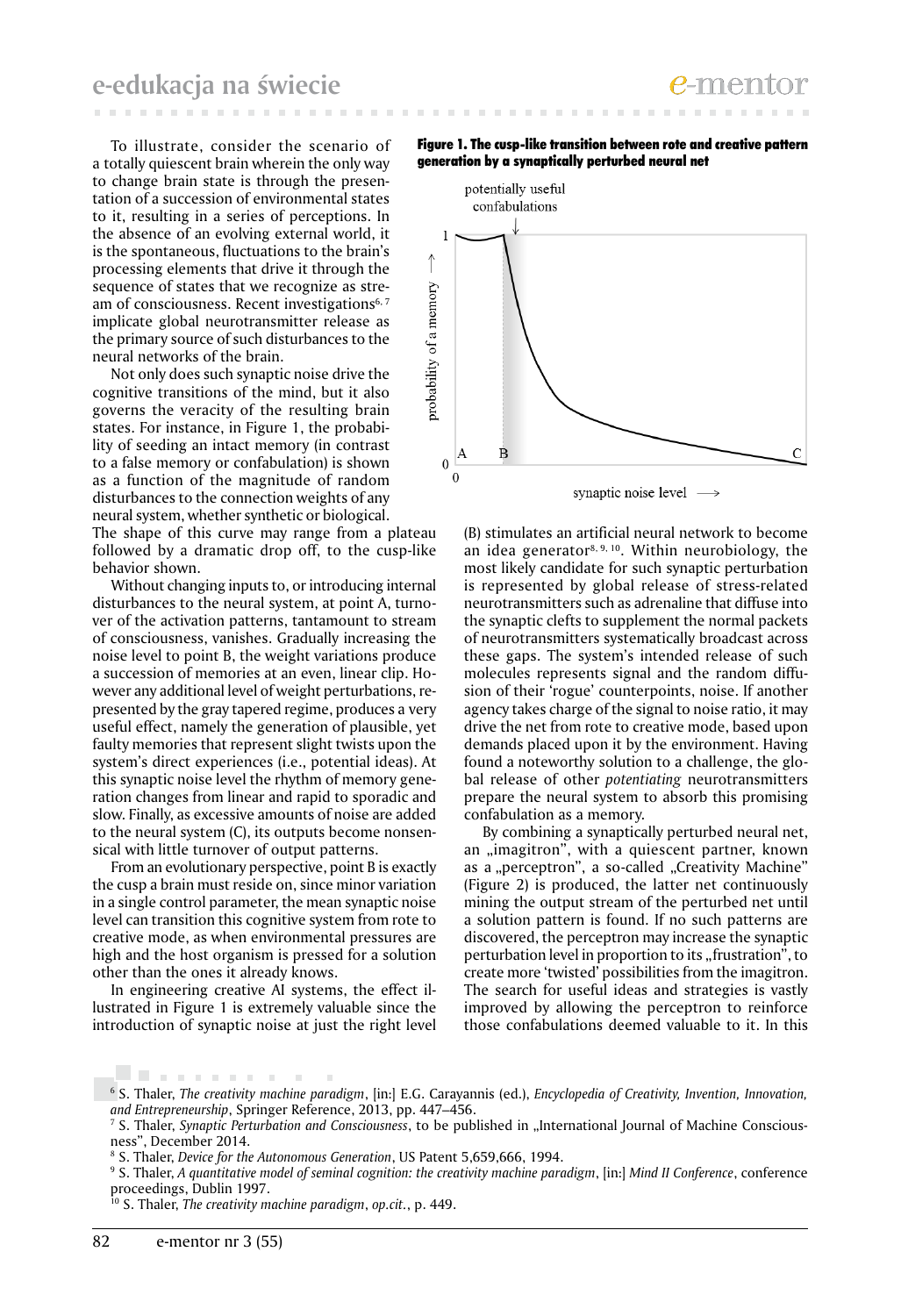## Figure 2. A simple Creativity Machine, US patent 5,659,666 and subsequent derivatives



opinions about confabulations

way, the system bootstraps to progressively higher levels of creative efficacy, as older false memories offering utility or value, combine to produce improved

notions. In effect, this biologically inspired architecture emulates the cycles of synaptic perturbation and reinforcement achieved in the brain through the alternating chemical diffusion of stress- and learning-related neurotransmitters.

As briefly noted above, when Creativity Machines are driven from rote to creative function, the rhythm or prosody with which they generate neural activation patterns, tantamount to thoughts, transitions from a quick linear clip to a slower and more sporadic pace. The linear pattern turnover is dominated by memories and the more tentative rhythm by the potentially useful confabulations forming the basis of viable ideas. In short, the highlevel psychological explanation for this phenomenon is that creativity is "harder" than memory recall making its delivery more tentative. From a low-level, computational perspective, this sporadic flow of creative cognition stems from the Brownian motion of stress related neurotransmitters into the synaptic clefts connecting neurons $11$ .

form of synaptic perturbations, seeds the activation of certain neural modules into either memories or confabulations. With any given module simultaneously communicating its activation state

Figure 3. Myriad imagitrons connecting into valuable associations outside the purview of perceptrons. The background of this figure represents the activations of an actual synthetic cortex having ten times more neurons than the human brain



. . . . . . . . . 11 S. Thaler, *Synaptic Perturbation and Consciousness*, *op.cit.*

Of course Creativity Machines are not limited to just two neural networks as the canonical form shown in Figure 2, but can and most often do incorporate myriad neural modules, as intimated in Figure 3. Within these extensive neural architectures a wealth of possible revelations continuously seed themselves upon uniformly distributed synaptic fluctuations, taking the form of extended associative chains. Representative, hypothetical discoveries are being depicted in the figure below, ranging from juxtapositional invention, musical composition, deductive logic, and genomic synthesis. Implicit within such extensive

neural systems, now in development, is that noise, predominantly in the

US05659666, 8/19/1997. Device for the Autonomous Generation of Useful Information, etc.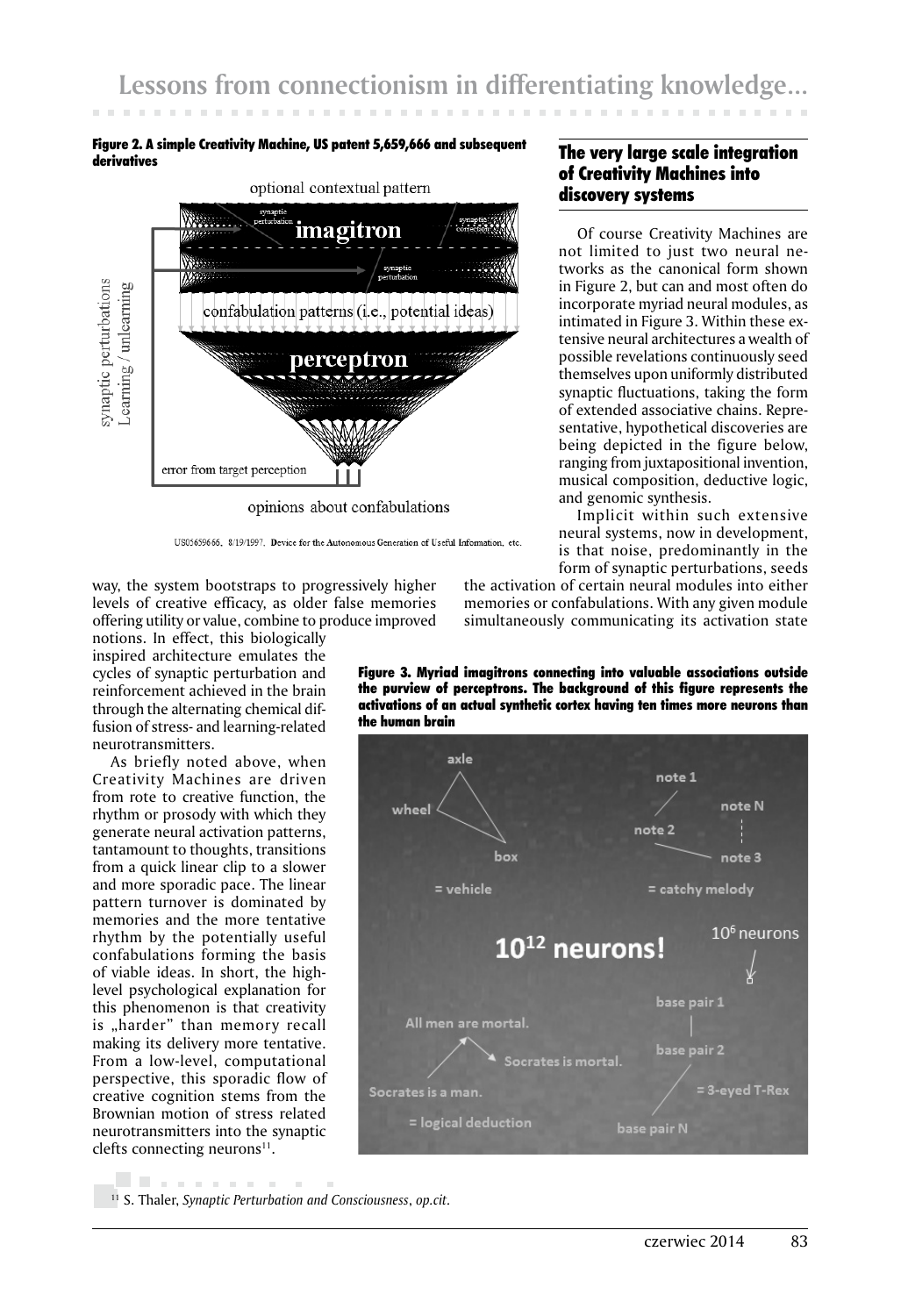to all others within the assembly, associated neural clusters begin to link and strengthen their connections with one another so as to form latent chains or pathways that may later reactivate upon random synaptic perturbations.

Such a linking process is thought to be constantly occurring within the cortical networks of the brain, beyond the scrutiny of any monitoring perceptrons. These associative chains and loops are tantamount to incubating ideas, being the combination of both memories and confabulations<sup>12</sup>. As the level of stress neurotransmitters such as adrenaline subsequently subsides, for instance after a good night's rest, these latent discoveries are observed by the brain's now more quiescent perceptrons. It is just this kind of relaxation process that accounts for the mind's incubation of discoveries as well as its subconscious accumulation of implicit knowledge.

In building synthetic cognitive systems, often incorporating more neurons than the human cortex, the author has discovered that the best technique for recovering such ideational chains is through a process known as "foveation" wherein Creativity Machines similar to that in Figure 2, scan the neural system in search of freshly activating knowledge that offers novelty, utility, or value to monitoring perceptrons. In essence, the imagitron constantly 'invents' positions to place an attention window within the field of cortical activations. Having located knowledge relevant to the monitoring nets, the synaptic noise within the imagitron is lowered in proportion to the perceptron predicted utility of the located content, causing the attention window to be itinerant to a given piece of neural real estate.

The lesson to be learned from such *foveational* schemes is that the brain is restricted by its design to being aware of only one thing at a time as a similar neural network directed attention window roams over the activation patterns forming within cortex. Therefore, for one brief instant, certain data comes into focus. Meanwhile, all the myriad bits of remaining information, encoded within synaptic connection weights, remain dormant, waiting to be activated by stochastic disturbances and discovered by the roving internal spotlight of the mind.

# The nexus between KM and connectionist knowledge frameworks

Having briefly reviewed how artificial and biological neural nets manage and generate information, the high level KM and connectionist nomenclatures are contrasted and compared. In addition to seeking

a general correspondence between the high- and low-level perspectives, speculation is raised as to how this newer thinking could lead to significant paradigm shifts in knowledge management.

## Explicit versus Tacit

Explicit knowledge is that which may be held consciously in mental focus, in a form that can be readily communicated to others<sup>13</sup>. On the other hand, tacit knowledge is inherently subconscious and difficult to articulate, as are the intuitive and unexplainable scripts that tend to automatically execute in our minds as we encounter familiar situations to which we respond with minimal deliberation.

Brought into correspondence with the cognitive model of the Creativity Machine, explicit knowledge is that currently being discovered by a foveating perceptron. Tacit knowledge is that which may form as a latent notion, a preformed associative chain, awaiting later discovery by monitoring neural assembles. Similarly, such chains may encode well established, automatic behaviors that may be later rediscovered through synaptic noise stimulation.

For the autonomous machine intelligence intimated in Figure 2, the perceptron stage is equivalent to the human consumer in KM schemes. In effect, there is much implicit information cumulatively stored within the imagitron module that has the potential to become explicit. Such a transition occurs if and when the perceptron stage associates significance to the information patterns it observes activating from noise. At that point, the nucleated pattern has focus and may be fine-tuned via the perceptron's injection of moderate levels of synaptic disturbance. Thereafter, the knowledge becomes more explicit via the strengthening of connection weights, that process serving to form tokenized entities and encode the relationships between them. In effect, the brainstorming session between these two modules is reminiscent of the so-called Knowledge Spiral<sup>14</sup> within which implicit knowledge is first extracted by humans to become explicit. Thereafter, this information is resubmitted to the KM system to produce the next generation of tacit knowledge.

Both high- and low-level views suggest that there is a never ending generative loop between the implicit and explicit. The primary advantage of the self-bootstrapping Creativity Machine is that the process is totally automated, reducing time scales to nanoseconds, whereas individual humans in the loop slow the process to seconds (or longer if teams of humans are involved).

For the Creativity Machine, the end product is not an answer per se, but a more focused and inter-

<sup>. . . . . . . .</sup> 12 S. Thaler, *A proposed symbolism for network-implemented discovery processes*, [in:] *World congress on neural networks (WCNN'96)*, conference proceedings, San Diego 1996, pp. 1265–1268.

<sup>13</sup> D. Bray, *SSRN-Literature Review – Knowledge Management Research at the Organizational Level*, http://papers.ssrn.com/ sol3/papers.cfm?abstract\_id=991169, [04.18.2013].

<sup>14</sup> I. Nonaka, H. Takeuchi, *The knowledge creating company: how Japanese companies create the dynamics of innovation*, Oxford University Press, New York 1995, p. 284.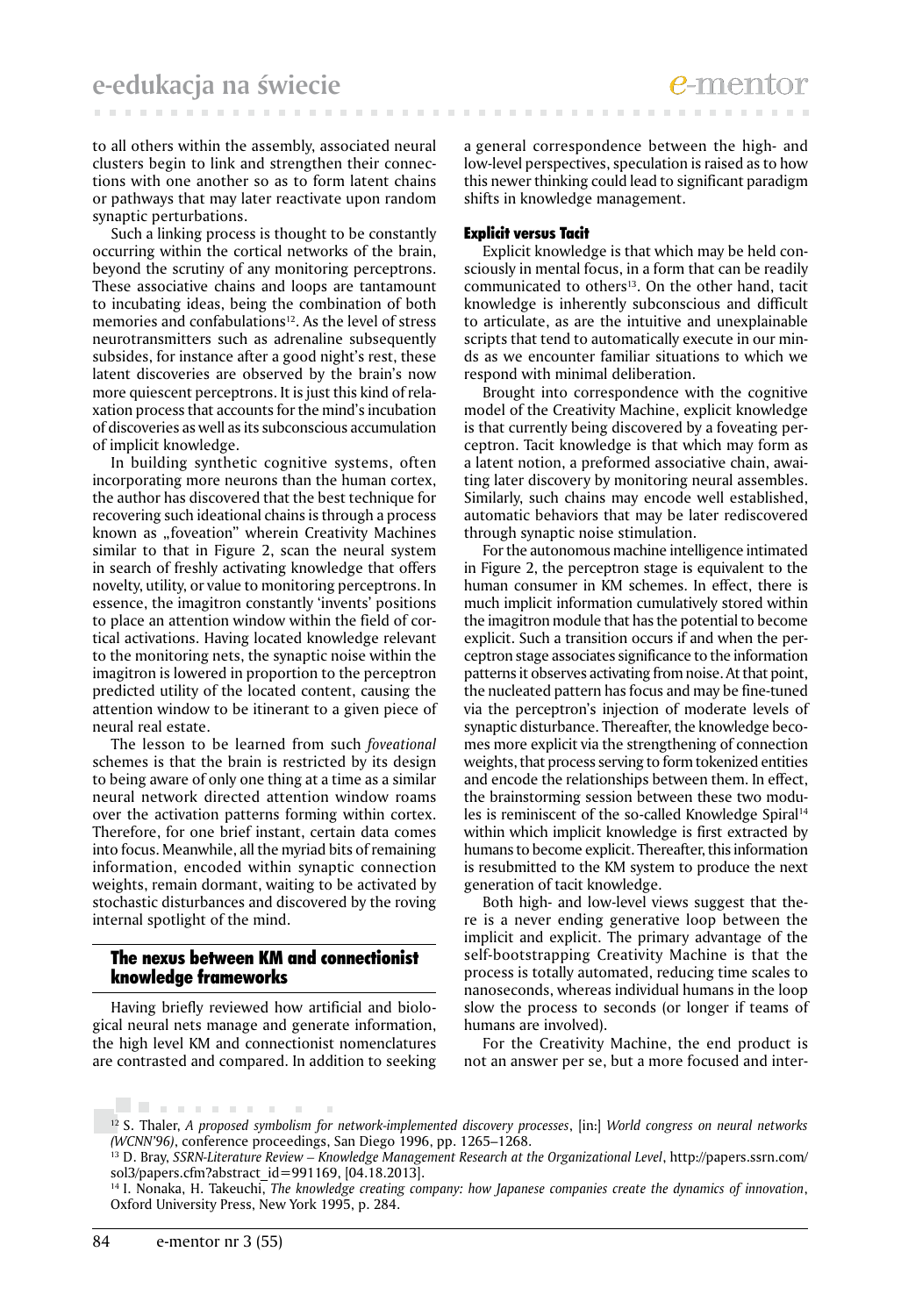rogatable system that has cumulatively shifted its expertise through many conversion cycles between explicit and tacit knowledge. Following such an iterative self-learning process the Creativity Machine may readily activate into explicit knowledge based only upon supplied clues regarding the information sought.

## Content-based or relational

To reiterate, when a thing or activity from the external environment is presented to a neural net, two distinct activities occur: (1) the pattern representing the external stimulus is automatically decomposed into its essential features (i.e., its content) and (2) the remaining connective layers learn the relationships between such features. Again, content and relationships are simultaneously assessed and encoded within numerically based connection weights. Both tasks are achieved simultaneously through the adaptation of synaptic connection weights, the net result being that at the synaptic level, the distinction between content and relationships is blurred. Things are encoded as the synaptic relationships between neurons with the interaction between such content likewise simulated through the same synaptic binding process.

Worthwhile noting is that each time a neural net learns from scratch, it tends to produce an alternative world model, decomposing its knowledge environment into different primitives and relationships. So not only does the distinction between content and relationships vanish, our suspicion is confirmed that no single world model fits it all. This last observation represents an important lesson for KM since the neurobiological agents known as humans are constantly revising their views and opinions, thereafter committing them to silicon as part of the knowledge spiral. The net result is that knowledge management systems, as well as knowledge itself, tends to perform a somewhat desultory, random walk rather than arriving at a final and logical conclusion.

#### New versus established knowledge

. . . . . . . . . .

Drawing upon the Creativity Machine principle, the activation of known versus novel information is simply a matter of synaptic noise level within the system. These two genres of information may be easily distinguished based upon either their novelty or their statistically gleaned activation rates. Important to note is that in the case of an artificial neural system generating knowledge, novelty may be assessed objectively, whereas in the case of humans such an evaluation is typically subjective. Nevertheless, the rhythm or prosody with which such pattern-based notions occur remains a valid discriminator between new and established knowledge.

In contrast, the high level perspective on seminal cognition is subjective in nature, boiling down to two the categories offered by Boden, so-called personal (P) and historical  $(H)$  creativity<sup>15</sup>. In the former case, the acquired knowledge has been blindly rediscovered by an individual or small group. In the latter, the information is judged novel through societal consensus.

# The nexus between high-level psychology, education, and connectionist knowledge frameworks

Beyond the parlance and strategies of KM, other paradigm shifts are about to occur in high-level psychological views of information and artificial neural systems that will likely impact definitions and theories related to psychology and education.

## Stress- versus curiosity-driven knowledge

Ultimately, a large share of knowledge management systems will become based in connectionist AI. To properly interpret and disambiguate human queries and to respond in context, they will require the Creativity Machine principle to mull and then generate text or voice mediated information exchange with humans. To activate the factual informational patterns, these synthetic cognitive systems will require neural network based critic nets to purposely apply the low levels of synaptic noise. To generate more theoretical factoids, they will need to intelligently inject increasing levels of noise, the equivalent of stress-associated neurotransmitters, as when humans are faced directly or indirectly with pressing environmental challenges.

Viewed as interacting connectionist systems driven by synaptic noise, KM and human cognitive systems will be mutually aware of their affective states, with the machine intelligence understanding how to stimulate either stress or learning neurotransmitter release using a number of available metrics, some invasive (e.g., brain implants and functional brain scans) and others (e.g., conversational rhythm) not. Essential to their understanding will be that there is an inherent tradeoff in human cognition between mental states conducive to learning, and attention deficit modes dominated by internal network chaos, where creativity reigns.

## The potential decline of the importance of natural language in both KM and education

Realizing that natural language is such a heavy component of KM strategies, it is important to note that the new class of machine intelligence described herein, the Creativity Machine, is relatively transparent in its operation. Such a system need not introspect as humans do prior to articulating

15 M. Boden, *The creative mind: myths and mechanisms*, Weiden and Nicholson, London 1990.